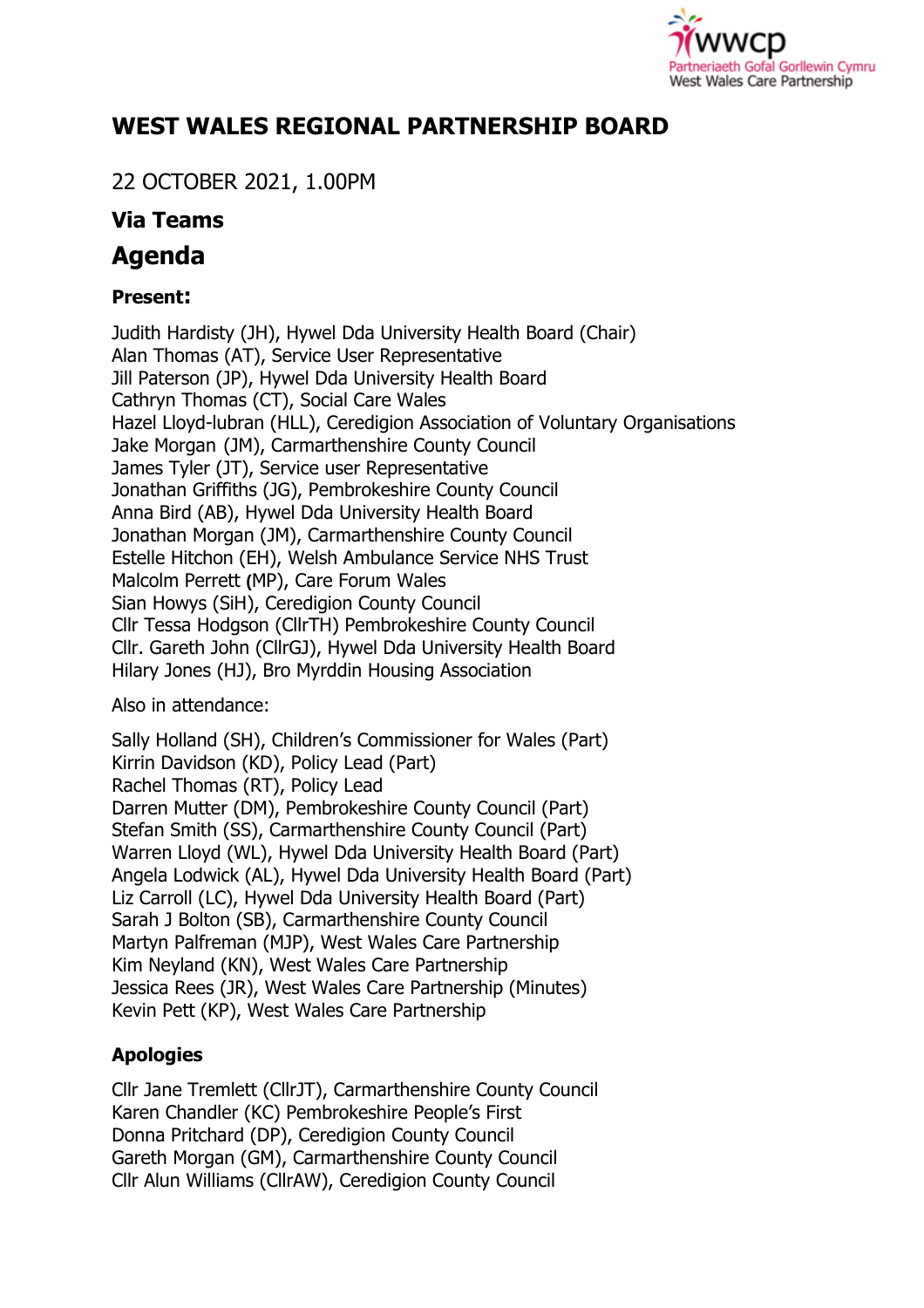### **1. Chair's welcome**

The Chair Judith Hardisty welcomed attendees to the meeting and welcomed the Children's Commissioner Sally Holland and team to today's West Wales Regional Partnership Board meeting.

#### **2. Apologies**

These were noted.

#### **3. Children and Young People: Update on Progress on 'No Wrong Door' Recommendations: Children's Commissioner for Wales in attendance for this item**

JH invited the Children's commissioner to present this item.

The Commissioner, SH advised that a follow up progress report on No Wrong Door will be published in the new year, once all regions have been visited, with West Wales being the 4<sup>th</sup> out of 7 Regional Partnership Board meetings she is attending. SH welcomed the region's response and commitment to No Wrong Door, stating it would be good to establish the progress made on the plans since the detailed response was submitted, whilst recognising that the Covid pandemic was a key barrier to progress. SH advised that a panel session is to be held on the  $30<sup>th</sup>$  November with chairs of RPBs along with children and young people and that today's discussion would be split into 3 sections.

The 1<sup>st</sup> section of session then commenced around the structural workings of the Regional Partnership Board.

#### SH requested more information around the setting up of the Regional Children and Young People's board, how it works and how it is driving innovation through regional integration; clarity on the lead taken by the RPB and how the **RPB mechanism adds value.**

JG responded initially to the question and reiterated that the RPB is driving integration across the regional footprint, with comprehensive representation in the Regional and Children and Young People's group driving the ongoing work. Whilst RPB's have been driven primarily by significant funding streams, the transformation agenda is focussing on improving outcomes, with the White Paper influencing how the RPB will function moving forward, including consideration of how children can feed into workstreams for continuous engagement. JM stated that the Children's agenda within RPB is relatively new and integration is evolving, with the geography of the region impacting on service integration and centralisation. JM advised that a lot of collaborative work is driven through the Regional Safeguarding Board and that the Regional Complex Needs panel is a function able to provide a joint response to the complex cases in the region. SH advised she completely understood the geographical challenges of the region. MP stated that regional collaboration has developed considerably since the commissioners visit almost 2 years ago.

DM explained that the collaboration has been driven by individual leaders on the RPB as the Regional Childrens group is still in its informative stages but as the group develops it will increase its oversight. SS stated there are other mechanisms for regional collaboration such as the safeguarding board and the RPB shouldn't be seen as the only vehicle driving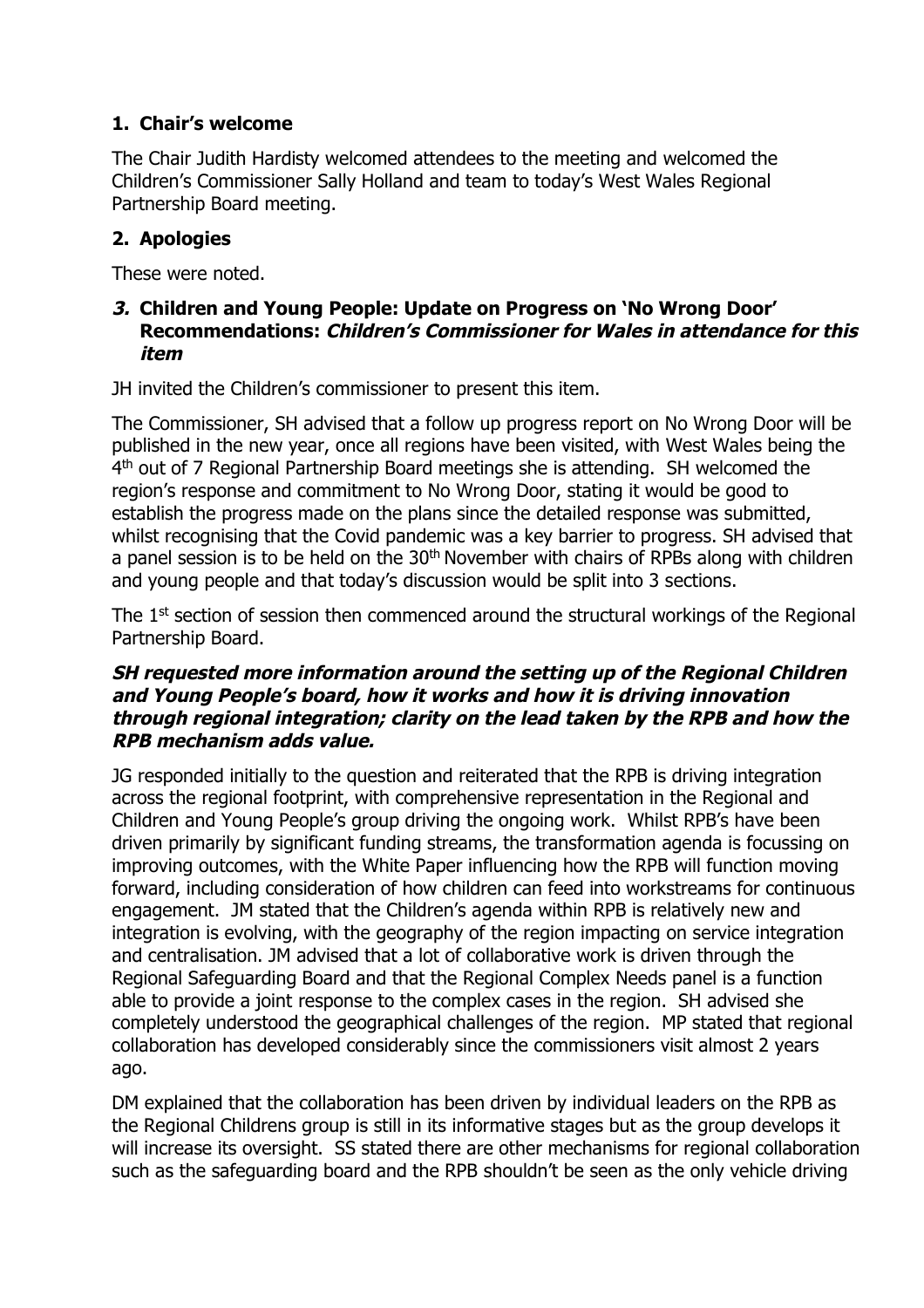regional collaboration. SH agreed the importance of sharing good practice shouldn't be underestimated and attendees agreed that sharing elements of good practice across Wales would be welcomed in the future.

DM explained that governance of the Regional Complex Needs Panel doesn't affect the ability of individual organisations to make decisions. He confirmed the panel have come together to develop a Terms of Reference and undertaken a commissioning exercise, with the aim to improve regional intelligence around providers and pool the regions commissioning expertise. SH stated there needs to be clarity on the idea of the added value of the panel. SS explained that close working has been undertaken with the 4 Cs as there is a need to ensure the information and data provided is shared internally and externally. There was a query over comparatively high demand for adult mental health crisis beds. WL stated that as there were 2 crisis beds in Hywel Dda currently, there are challenges in finding alternative provision and crisis are managed in the best way possible, as there are challenges across the UK in accessing tier 4 beds. Due to a growth in demand, plans for children who need longer term care is an area of development, to compliment the trauma informed model to avoid escalation currently being developed and implemented. The Commissioner stated she was pleased to see Pembrokeshire reviewing their emotional Mental Health Services and asked to keep updated on this. DM advised that a project manager post is out to advert to take forward the development of the action plan.

Attendees were advised that West Glamorgan are due to sign off their learning disability transitions protocol shortly, so the region could take some pointers from this. SS advised that there is a 0-25 learning disability team in place providing support in Carmarthenshire. DM advised that Pembrokeshire plans to embed the Carmarthenshire approach into Pembrokeshire services by the end of next year. SiH advised services are under review in Ceredigion and moving in the same direction to include multidisciplinary elements.

Members welcomed the CAHMS crisis team to moving to 24 hours from January but queried whether the plans meet the needs of young people. AL responded that there is active work ongoing in the Children and Young people's group and a review of psychology services being undertaken shortly. Discussions on funding models are at the early stages therefore, commitment from the RPB to sustain the model and ensure funding is disseminated between all partners in future is important.

The commissioner thanked the board for their time today and looked forward to hearing the region's next steps.

#### **4. Minutes of the previous meeting held on 29 July 2021, actions and matters arising**

The minutes were agreed as accurate record of the meeting.

MJP updated on progress of actions from the last meeting within the action table attached below.

JH advised that Joanne Silverthorne has resigned from the RPB and offered her thanks on behalf of members for Joanne's contribution to the RPB and confirmed replacement user and carer representatives and autism champion would be appointed.

#### **5. System Pressures and Partnership Response**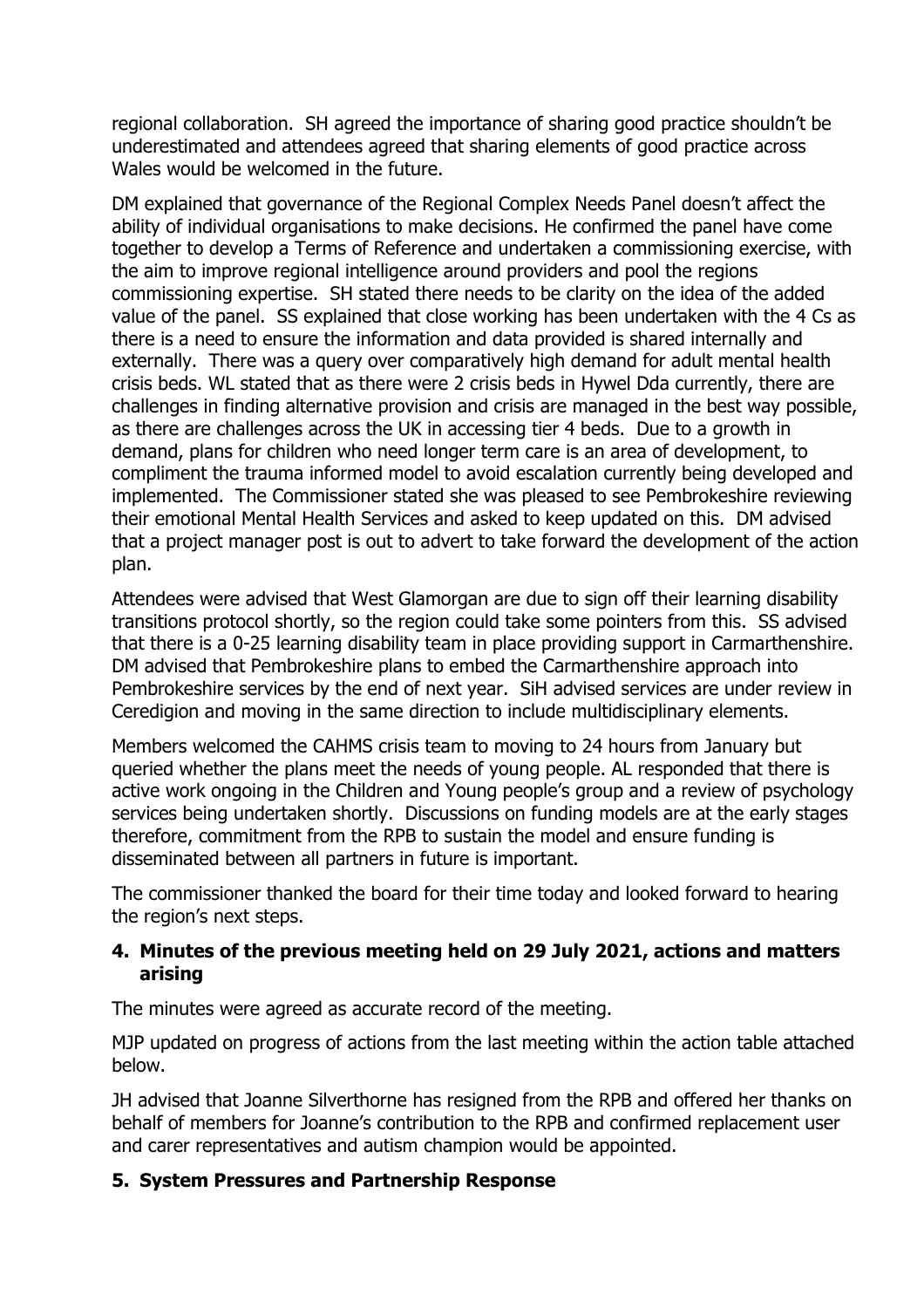The chair introduced JP to present on the item. JP advised that 210 individuals are waiting for domiciliary care currently, with challenges being experienced through the front door and the back door of hospitals. Work is currently being undertaken with primary care and the 3<sup>rd</sup> sector to try and prevent the need in the first instance. The former IEG meeting has reverted to the Health and Social Care Tactical Response Group to try and address the issues being faced. A press statement has been released outlining the challenges currently and the region is continuing to put pressure on Welsh Government. There is a continued expectation that the impact can be evidenced.

JM explained that in the last 2/3 months there has been an unprecedented rise in demand and complexity from people who have been waiting for community services to reopen, combined with an unprecedented workforce crisis however, the 3 counties are working on harmonising pay and conditions, with an announcement expected imminently.

JG stated future requirements of the workforce need to be considered, to identify the fundamental changes needed. A Workforce survey has been undertaken to understand why the workforce values its roles, why individuals leave the sector or are reluctant to join. The outcome from which, will feed into the national agenda on system pressures. Meeting are also currently being undertaken with providers in the sector to try and find solutions to the challenges.

JH stated that unpaid carers are managing much of the impact from this, with no mention of providing any additional support for them, apart from an uplift in winter pressures funding that could give scope to provide respite support for unpaid carers.

JP advised that staff have worked tirelessly, with providers putting in a lot of support for care homes and domiciliary carers and there are ongoing forums that provide opportunities for ongoing dialogue.

HLL stated she would be keen to get some insight from other areas to see how the 3rd sector can provide support and to involve the wider third sector in discussions to provide long term solutions. HLL also explained that there is funding available to be used by the end of March 2022, which could provide an excellent opportunity along with a challenge due to timeframes. Details on the funding have been received and a meeting will be held between 3<sup>rd</sup> sector organisations to consider a regional proposal, with potential to bring groups together to consider possible solutions as a positive first step.

JH requested members note the content of the paper.

#### **6. Policy update and future funding**

The paper circulated to members provides two key area updates. MJP advised that we are still awaiting the proposed next steps from Welsh Government on the white paper and should receive communication shortly. MJP advised that on Future funding the Minister has confirmed there will be funding for a 5-year period from April 2022. Weekly conversations with Welsh Government to coproduce the structure and guidance of the fund are ongoing, with the expectation that any future allocation will need a level of match funding from partners.

JG explained that there is a lot of work to undertake on the outcomes of the white paper regarding budget setting and future challenges to setting the budget and there is a lot of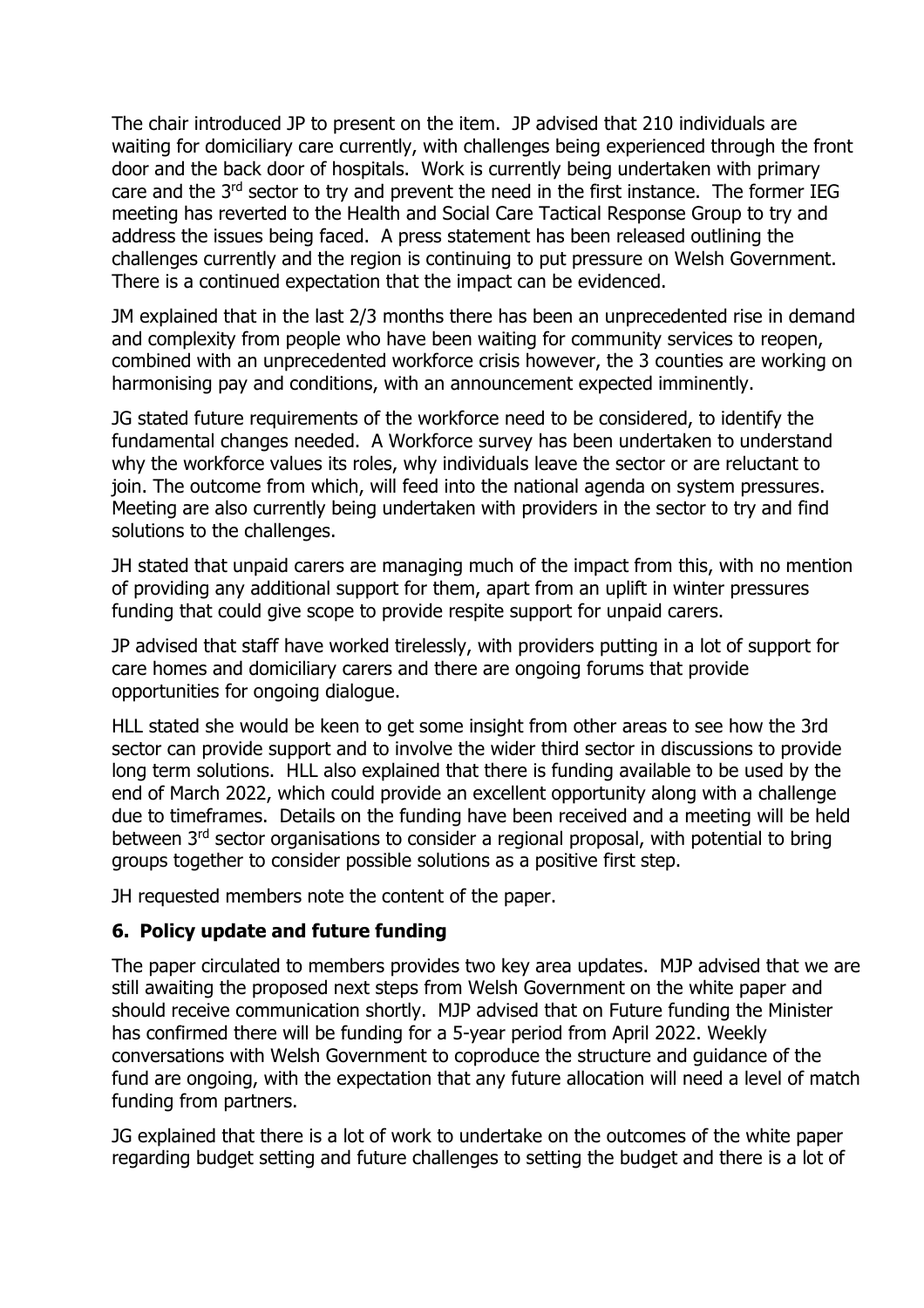work going on nationally around this with long term budget discussions currently under way.

CllrGJ queried whether there are any discussions around pooled funding. MJP responded that Welsh Government are talking about what happens at the ended of funded projects and there will be clear advice between now and the next meeting, but assured CllrGJ that pooled funds are still in discussion. A query was raised also regarding any evidence or data from the virtual pooled fund. MJP responded that reports are sent to the Integrated Executive Group on a quarterly basis and will be provided to the RPB in future.

HLL stated that solutions around 3rd sector match funding need to be creative and priority should be given to aligning programmes of work and shifting capacity from the work currently underway to projects we are trying to undertake, to reflect our commitment to partners. Partners will need to move very quickly and make tough decisions together through the Integrated Executive Group and Healthier West Wales board. HLL queried whether it would be beneficial to bring a task group together to oversee this progress. MJP advised that the first phase of discussions around the future programme have started, and it is on the agenda for the next Healthier West Wales board meeting.

JH requested members note the content of the paper.

### **7. Population Assessment and Market Stability Report: Update**

KP provided a brief update on the huge amount of work currently being undertaken by partners and Tritech to this date to produce the Population Assessment and Market Stability Report. KN advised that the WWCP is intending to bring the PNA and MSR to an extraordinary meeting of the RPB in early December and will be canvassing for dates shortly.

#### **8. Transformation Fund Update**

MJP provided a brief update around the 3 Transformation Fund programmes. Members were advised that Programme 7 have commissioned consultants to work on the continuous engagement framework. HLL stated she viewed the framework as a coproduction approach and tool for services and people.

CllrGJ queried whether there is progress being make across the 3 counties on an equal basis. HLL responded there is in various degrees and the programme has taken a strong regional approach and making sure our partners in Public Service Boards are also involved in the work.

JH requested members to note progress. Report on the scaling fund will be brought to a future meeting.

#### **9. Integrated Care Fund Update**

KN updated that plans are already in place for slippage and underspend to the end of the financial year. Members were advised that there will be additional capacity within the team shortly to address the ICF Capital and Children's element of the programme. KN advised she will also be attending the WG future funding meetings until MJP's replacement is appointed.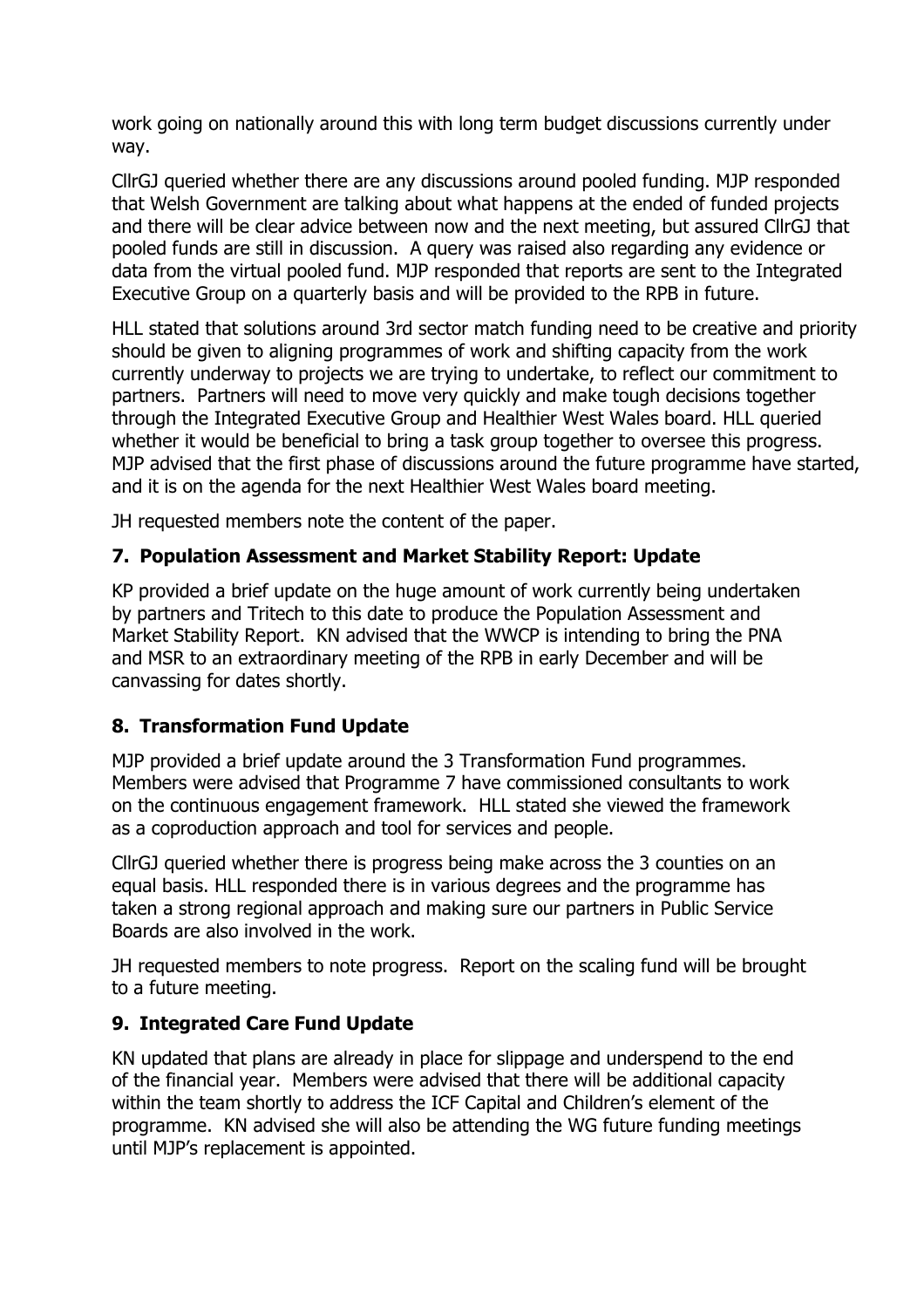A brief updated was provided on the ICF capital programme. The programme is broadly on track and a meeting with the leads will be held at the beginning of November to update on progress.

JH requested members note the report and endorse quarter 2 returns.

### **10. RPB Forward Plan**

An update will be brought to the next meeting.

#### **11. Date of next meeting**

## **20 January 2022, 1.00PM**

### **12. Any Other Business (Agreed in advance)**

The chair offered her thanks on behalf of the board to MJP for everything he has achieved during his tenure, as it was his last RPB meeting. JM also offered his thanks and appreciation for all the work undertaken over the years and wished him well in the future.